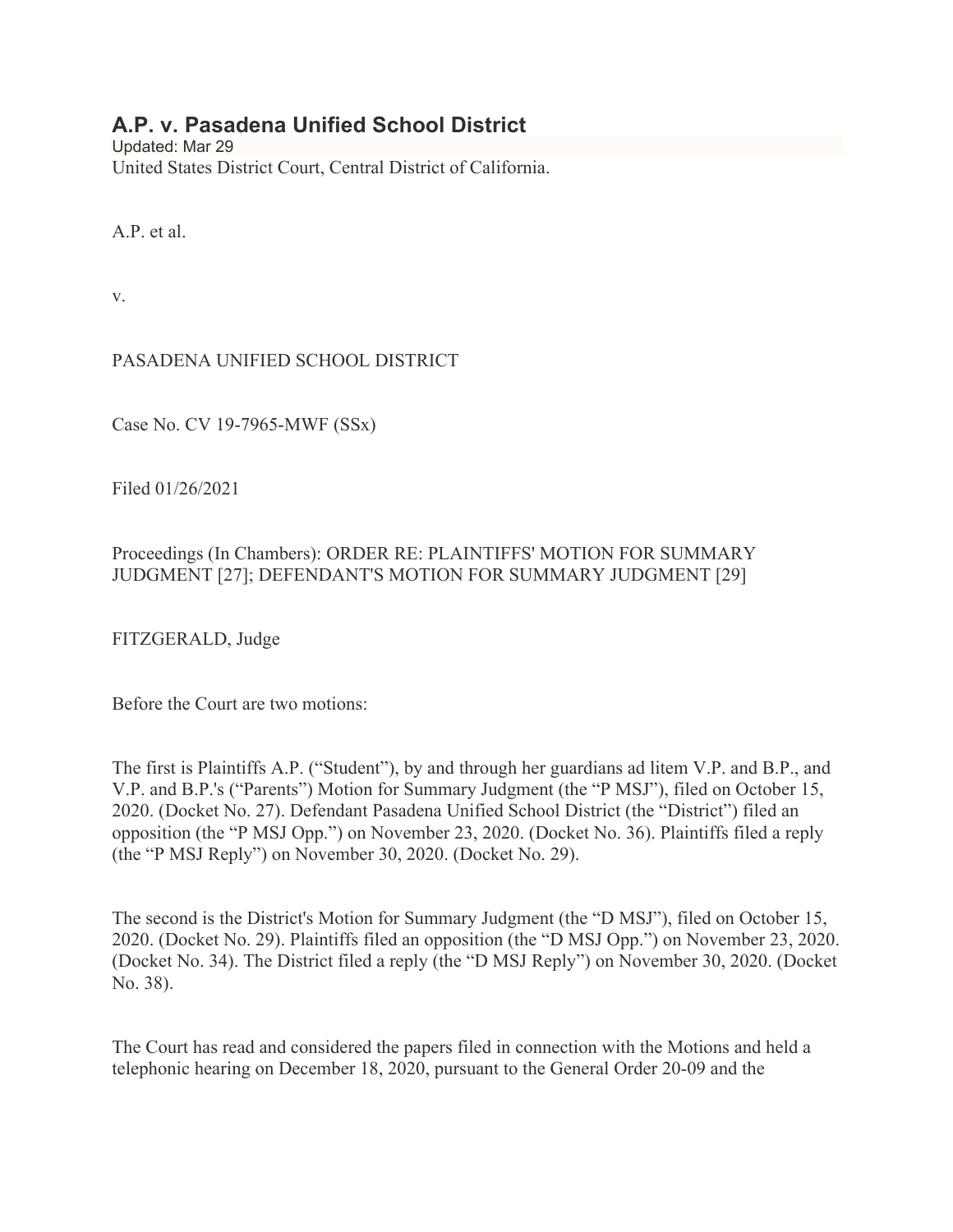Continuity of Operations Plan ("COOP"), effective December 9, 2020, through and including January 8, 2021, arising out of the COVID-19 pandemic.

For the reasons that follow, Plaintiffs' Motion is GRANTED and the District's Motion is DENIED as to the Child Find and post-secondary assessment issues. Plaintiff's Motion is DENIED and the District's Motion is GRANTED as to the placement offer issue. The Court defers ruling on the Motions with respect to reimbursement and Plaintiffs are ORDERED to file a supplemental brief on or before March 1, 2021, advocating for an appropriate reimbursement amount in accordance with this Order's factual findings and legal conclusions.

## I. BACKGROUND

Plaintiffs seek relief for the District's alleged violations of Student's educational rights under the Individuals with Disabilities Education Act ("IDEA"), claiming such violations denied Student of a free appropriate public education ("FAPE"). This action is, functionally, an appeal of the decision of the administrative law judge ("ALJ") denying Plaintiffs such relief. See Capistrano Unified Sch. Dist. v. Wartenberg By & Through Wartenberg, 59 F.3d 884, 892 (9th Cir. 1995) ("Though the parties may call the procedure a 'motion for summary judgment' in order to obtain a calendar date from the district court's case management clerk, the procedure is in substance an appeal from an administrative determination, not a summary judgment.").

## A. Legal Standard

The IDEA's primary purpose is to assure that all children with disabilities have available to them ... a free appropriate public education which emphasizes special education and related services designed to meet their unique needs[.]" Ojai Unified Sch. Dist. v. Jackson, 4 F.3d 1467, 1469 (9th Cir. 1993) (internal citations omitted). Pursuant to the IDEA, a FAPE is defined as:

[S]pecial education and related services that: (A) have been provided at public expense, under public supervision and direction, and without charge; (B) meet the standards of the State educational agency; (C) include an appropriate preschool, elementary, or secondary school education in the State involved; and (D) are provided in conformity with the individualized education program required under section 1414(a)(5) of this title.  $*2$  20 U.S.C. § 1401(a)(18).

The IDEA requires schools to comply with both substantive and procedural requirements in providing a FAPE. The substantive requirements include the development of an individualized education program ("IEP") for each child with a disability.... The IEP document must contain: information regarding the child's present levels of performance; a statement of annual goals and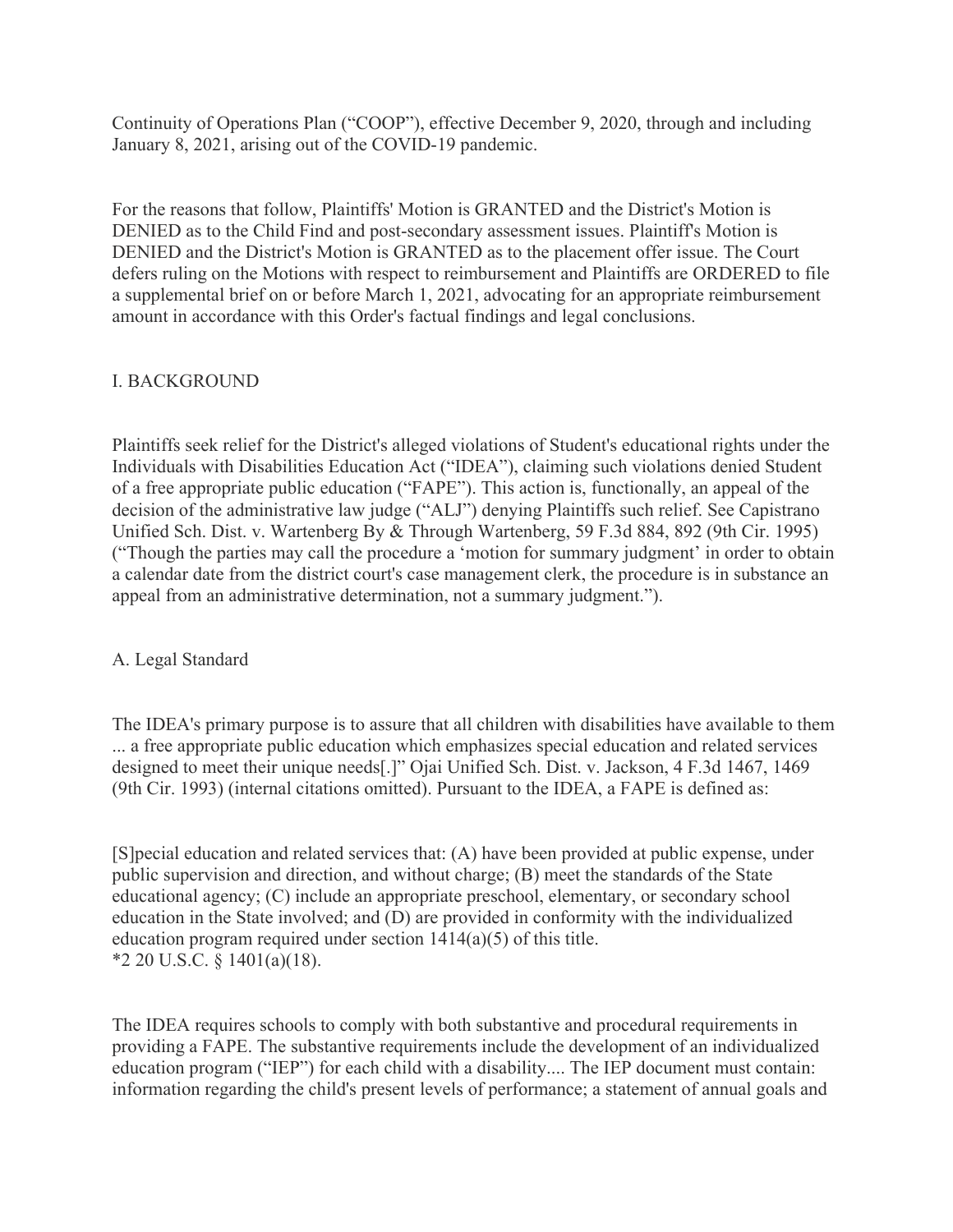short-term instructional objectives; a statement of the specific educational services to be provided and the extent to which the child can participate in regular educational programs; and objective criteria for measuring the student's progress.

Ojai, 4 F.3d at 1469 (internal citations omitted). The Supreme Court recently clarified that "[t]o meet its substantive obligation under the IDEA, a school must offer an IEP reasonably calculated to enable a child to make progress appropriate in light of the child's circumstances." M.C. by & through M.N. v. Antelope Valley Union High Sch. Dist., 858 F.3d 1189, 1201 (9th Cir. 2017) (quoting Endrew F. ex rel. Joseph F. v. Douglas Cty. Sch. Dist. RE-1, 137 S. Ct. 988, 1000 (2017)). A school must take into consideration not only a child's academic needs, but also her "social and emotional needs that affect academic progress, school behavior, and socialization." Cty. of San Diego v. California Special Educ. Hearing Office, 93 F.3d 1458, 1467 (9th Cir. 1996).

In addition to the substantive requirements, "the IDEA also includes procedural safeguards which, if violated, may prevent a child from receiving a FAPE." Amanda J. v. Clark Cnty. Sch. Dist., 267 F.3d 877, 882 (9th Cir. 2001). "Not every procedural violation ... is sufficient to support a finding that the child in question was denied a FAPE." Id. at 892. Rather, procedural inadequacies constitute a denial of a FAPE where they "result in the loss of educational opportunity, or seriously infringe [a student]'s parents' opportunity to participate in the IEP formulation process[.]" Id.

"[P]arents have the right to present complaints with respect to any matter relating to the identification, evaluation, or educational placement of the child, or the provision of [a FAPE] to such child." Id. After lodging a complaint, parents are entitled to a due process hearing conducted by an administrative agency, as established by state law. Id. If the parents or the school disagree with the administrative decision, either party may bring a civil action in state or federal court. Id. (internal citations and quotations omitted); see also 20 U.S.C. § 1415(i)(2)(A) (stating that a party aggrieved by the factual findings and decision rendered after an administrative due process hearing has the right to file a civil action in court).

A reviewing court evaluates the ALJ's conclusions of law and mixed conclusions of law and fact de novo. Orange Cnty. Dep't of Educ. v. California Dep't of Educ., 668 F.3d 1052, 1055 n.3 (9th Cir. 2011). The review, however, is a modified de novo standard, which gives "due weight" to the ALJ's conclusions where it demonstrates "careful, impartial consideration of all the evidence" and "sensitivity to the complexity of the issues presented." Ojai, 4 F.3d at 1476. This "due weight" standard thus prevents a district court from imposing its own view of educational policy on the states. Bd. of Educ. of Hendrick Hudson Cent. Sch. Dist., Westchester Cnty. v. Rowley, 458 U.S. 176, 206 (1982). "The burden of proof in the district court rest[s] with ... the party challenging the administrative decision." Hood v. Encinitas Union Sch. Dist., 486 F.3d 1099, 1103 (9th Cir. 2007).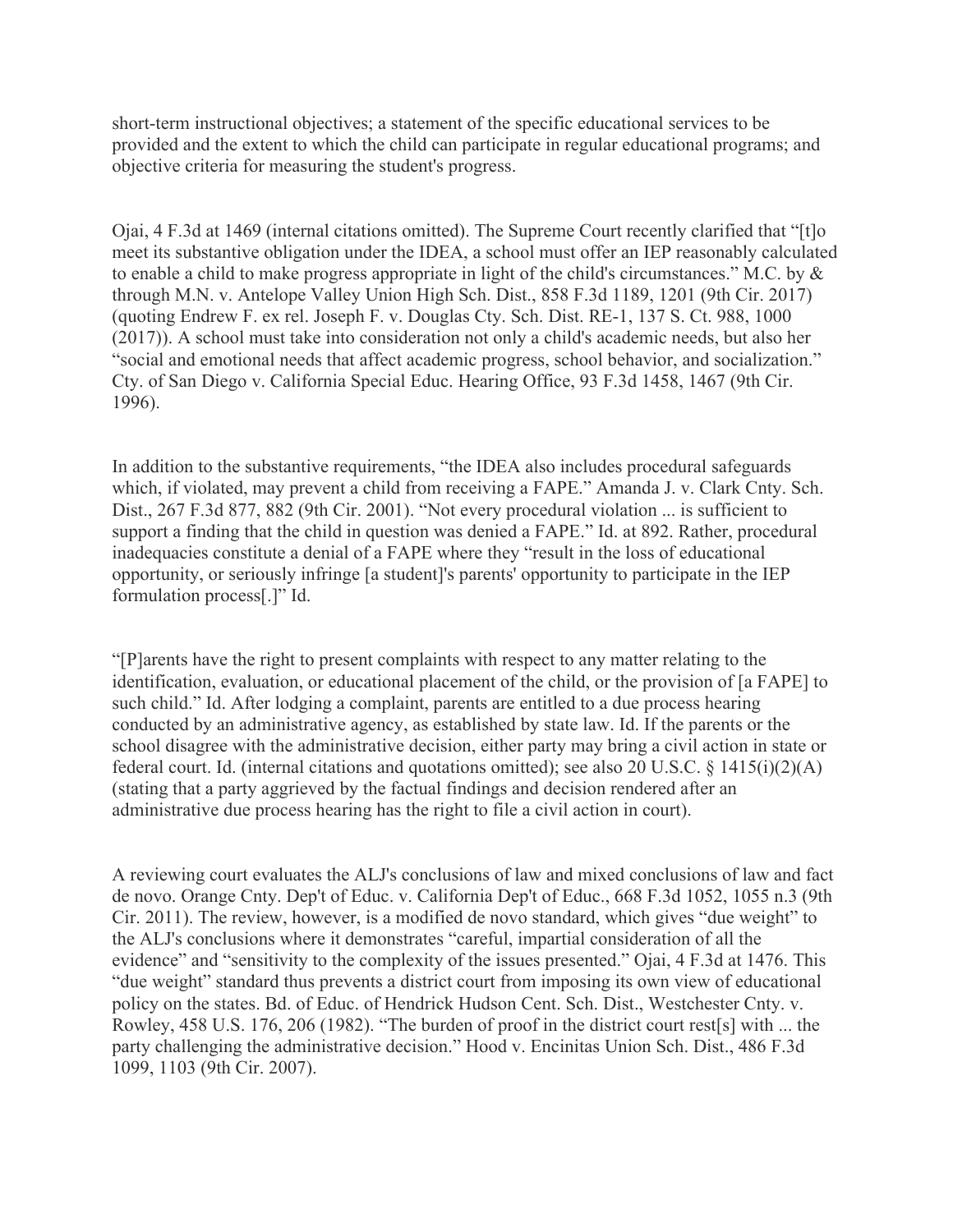#### B. Factual and Procedural Background

\*3 When appealing an ALJ's decision under the IDEA, which functionally is what this action is, parties are entitled to present new evidence. Ojai Unified Sch. Dist. v. Jackson, 4 F.3d 1467, 1471 (9th Cir. 1993) ("the IDEA provides that 'the court shall receive the records of the administrative proceedings, shall hear additional evidence at the request of a party, and, basing its decision on the preponderance of the evidence, shall grant such relief as the court determines is appropriate' ") (quoting 20 U.S.C. § 1415). Here, the parties have opted to rely on the administrative record. (See generally P MSJ, D MSJ).

In August 2017, Student enrolled in the District at Pasadena High School ("PHS") as a tenth grader. (Administrative Record ("AR") at 506). Student had attended two different private high schools for ninth grade; she was asked to leave the first school after exhibiting severe perfectionist anxiety, depression, and school refusal. (Id. at 798-800, 1080-1084). Parents chose to enroll Student at their home school district in hopes of finding a solution for Student's educational needs. (Id. at 1087-1088). Student had never received special education services. (Id. at 507). The following chart includes the events and dates relevant to this action.

Date

Event

August 14, 2017 Student began attending PHS. (AR at 517)

September 19, 2017

PHS counselor Minh Tran held a 504 meeting with Student, Parents, a few of Student's teachers, and Dr. Taylor and Dr. Leach, Student's treating psychologists retained by Parents. (AR at 803, 1178). The psychologists shared that Student suffers from anxiety and major depressive disorders, and is "twice-exceptional," meaning she is both intellectually gifted and has learning disabilities. (Id. at 802, 1185-1186).

The 504 Evaluation noted that although Student had been excelling academically, she also has learning disabilities that substantially limit her major life activities, and expressly stated that her disabilities "may result in high stress, inability to manage and to engage in schoolwork." (Id. at 332, 334). Student received a 504 Plan which allowed her as-needed accommodations like extra time on assignments. (Id. at 337).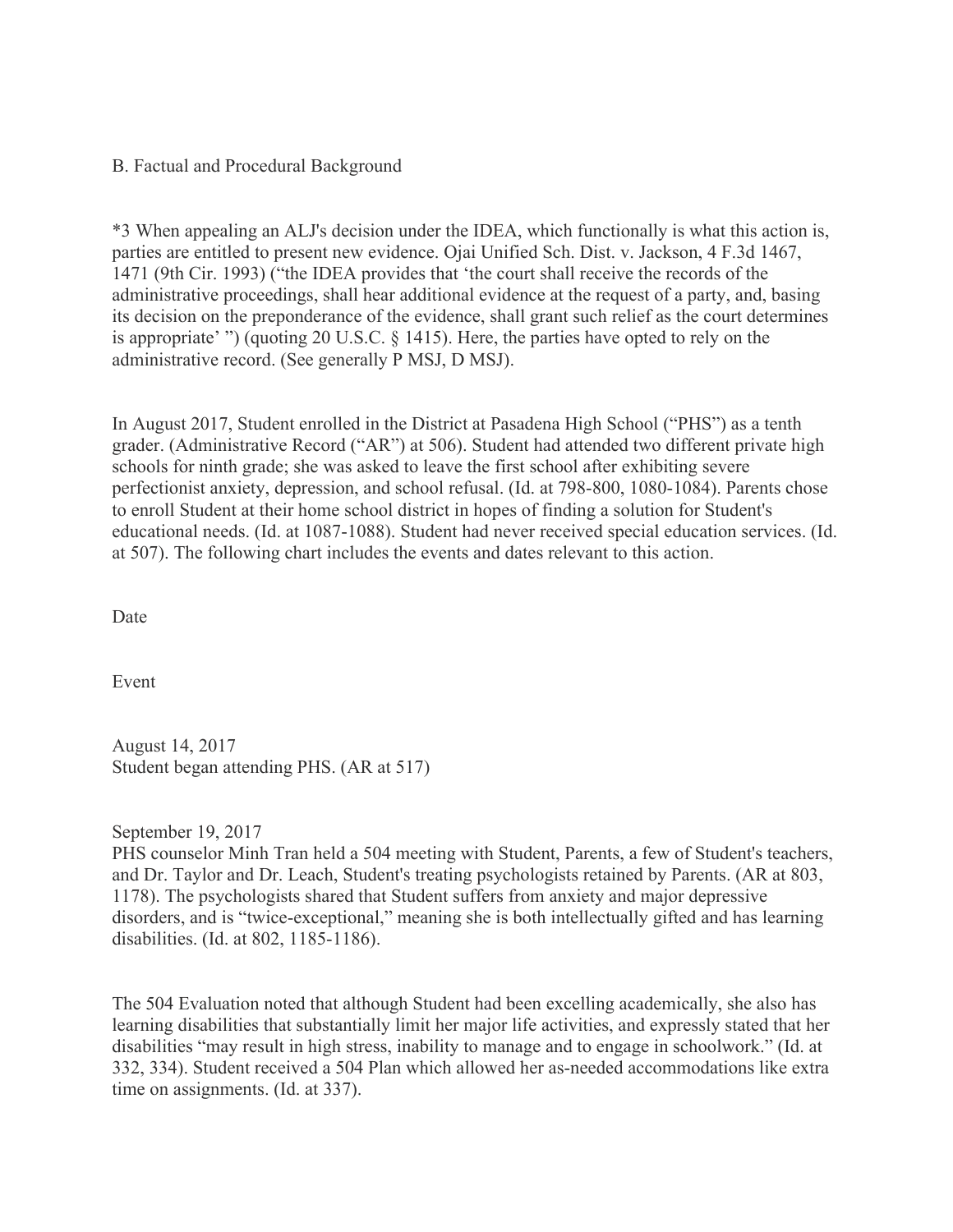Student began to engage in school refusal due to her worsening anxiety and depression and was absent a total of twenty-eight times during the fall semester. The District sent Parents numerous warnings about Student's frequent truancy and tardiness. ( at 338-342, 517).

September 20, 2017 – December 21, 2017 Student failed to attend several final exams and her grades declined in nearly all subjects. (Id. at 396, 1243-1247, 1263).

January 1, 2018 Student attempted suicide and was subsequently hospitalized. (Id. at 821-822, 1096). Parents informed the District of Student's suicide attempt. (Id. at 823).

January 10, 2018 The District, for the first time, proposed to assess Student for special education eligibility. (Id. at 513-514). Parents agreed to a psychoeducational assessment of Student. (Id.).

January 26, 2018

At the recommendation of the District, Student enrolled at the Center for Independent Study ("CIS"), a District independent study program located on the PHS campus. (Id. at 516). While at CIS, Student continued to engage in school refusal, failed to complete most of her assignments, and suffered from anxiety, skin picking, and depression. (Id. at 343-344, 830- 834).

March 23, 2018

Parents provided the District with written notice of their intention to unilaterally place Student at Bridges Academy ("Bridges"), a school which specializes in educating students with twiceexceptional profiles. (Id. at 346, 681).

April 9, 2018 Student began attending Bridges. (Id. at 346, 863).

April 27, 2018

The District held an Individualized Education Program ("IEP") meeting with Parents and determined that Student was eligible for special education services under the category of emotional disturbance. (Id. at 588, 605).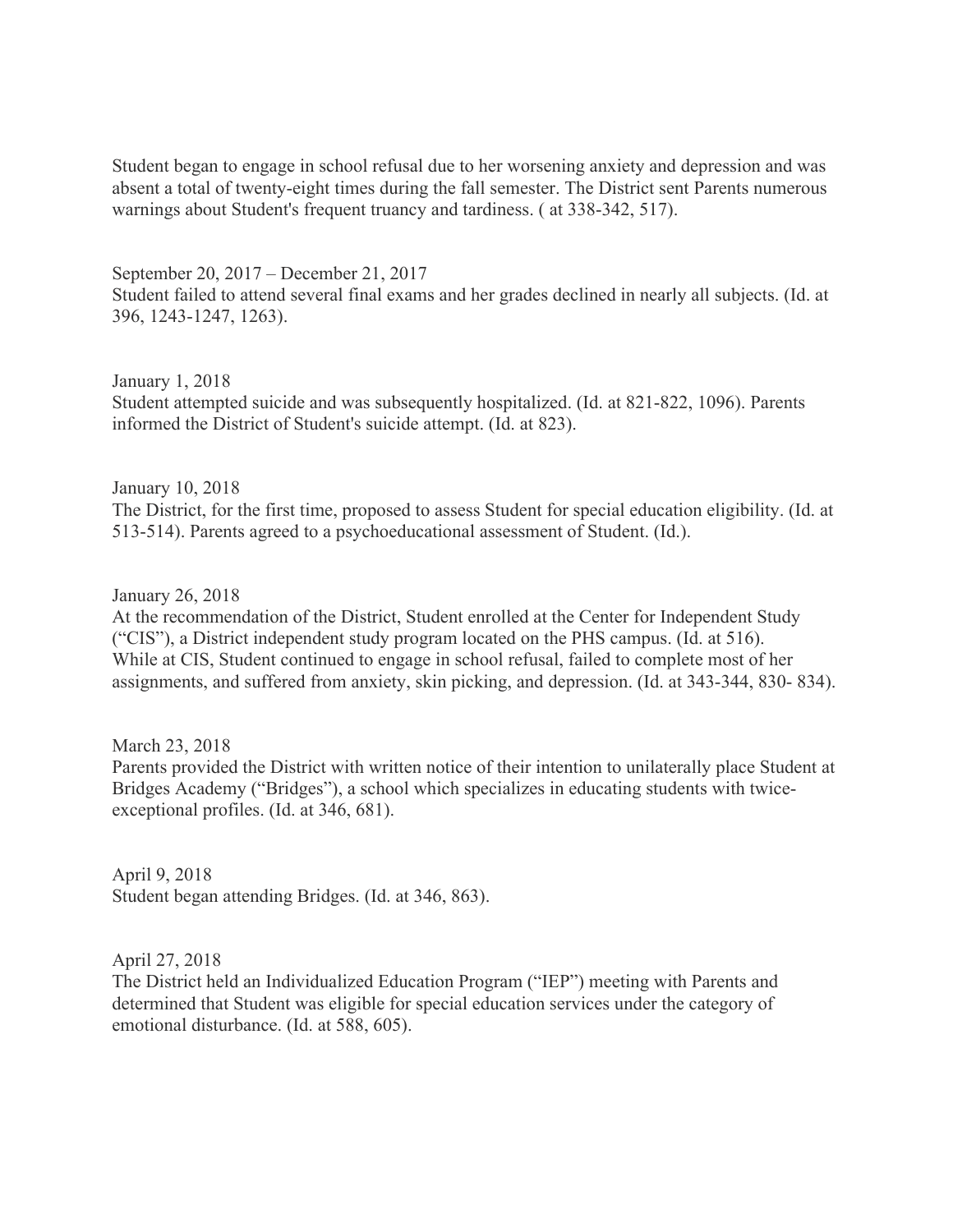For school placement, the District stated that Student could either continue attending CIS or enroll in a non-public school ("NPS"). (Id. at 605-606).

A District NPS coordinator who had knowledge of Student's history discussed two NPS options in particular: Hillside School and Learning Center and STEM-3 Academy. (Id. at 606, 851-852, 1395-1397).

The written IEP offered NPS as an option, but did not name any specific schools. (Id. at 600- 603).

In addition to other services, the written IEP offered Student: sixty minutes of career awareness services per year, and sixty minutes of vocational assessment, counseling, guidance, and career assessment per year. (Id. at 600-601).

#### May 14, 2018

After visiting both Hillside and STEM-3, Parents notified the District that neither school was appropriate and that they intended to keep Student enrolled at Bridges, where she was making significant progress. (Id. at 392, 853-858).

July 3, 2018

The District notified Parents that it would not fund Student's placement at Bridges and recommended that an IEP be reconvened to discuss additional NPS options and services unavailable to Student at Bridges. (Id. at 613-615).

November 27, 2018 Parents filed a request for an administrative due process hearing with the California Office of Administrative Hearings ("OAH"), alleging that the District violated the IDEA on fourteen separate grounds, and thereby denied Student a free appropriate public education ("FAPE"). (Complaint ¶ 41 (Docket No. 2)).

April 9, 10, 11, 15, and 16, 2019 The ALJ held hearing. (Id. ¶ 42).

June 17, 2019 The ALJ issued a decision in favor of the District, denying Student relief on all grounds. (Id. ¶ 43).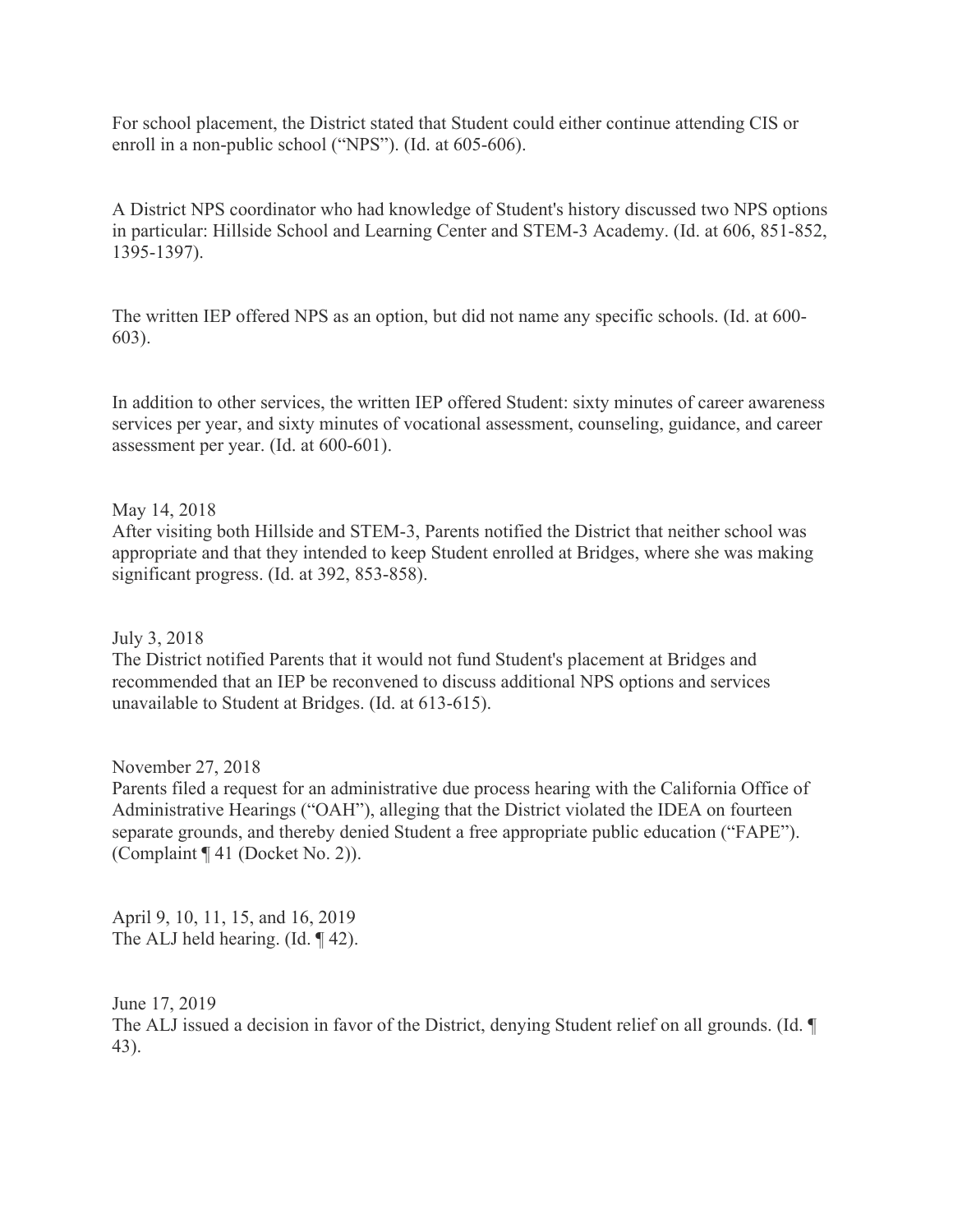September 13, 2019 Plaintiffs initiated this action. (See generally id.). \*4 Plaintiffs assert that the District denied Student a FAPE by failing to:

1) assess Student in a timely manner for special education services, in violation of the District's "Child Find" obligation;

2) assess Student for post-secondary transition and provide an appropriate and individualized post-secondary transition plan in the April 27, 2018 IEP; and

3) make a clear offer of placement in the April 27, 2018 IEP.

(Complaint ¶ 44). Plaintiffs seek reversal of the ALJ's decision as to these three issues and seek reimbursement for Student's tuition at Bridges Academy and related costs for transportation, psychological counseling services, and private postsecondary career transition services. (P MSJ at 25).

#### C. The ALJ's Decision

In the administrative due process hearing, Plaintiffs argued that the District denied Student a FAPE by failing to: (1) assess Student in a timely manner for special education services, in violation of the District's child find obligation; (2) assess Student in all areas of known or suspected disability; (3) make a clear and appropriate offer of placement in the April 27, 2018 IEP; (4) offer appropriate and individualized services and support plans in the April 27, 2018 IEP; and (5) provide Parents with prior written notice regarding Parents' request at the April 27, 2018 IEP team meeting as to eligibility and school placement. (Id. ¶ 41).

ALJ denied Student relief on all grounds. (Id. ¶ 43). The ALJ's findings and conclusions relevant to this action are discussed below.

#### 1. Child Find

Plaintiffs asserted that the District violated its Child Find obligation by failing to assess Student between September 19, 2017, and January 10, 2018, as the District became aware of Student's depression, anxiety, and learning disability at the 504 meeting on September 19, 2017. (ALJ Opinion ¶ 7 (AR at 696)). The ALJ disagreed.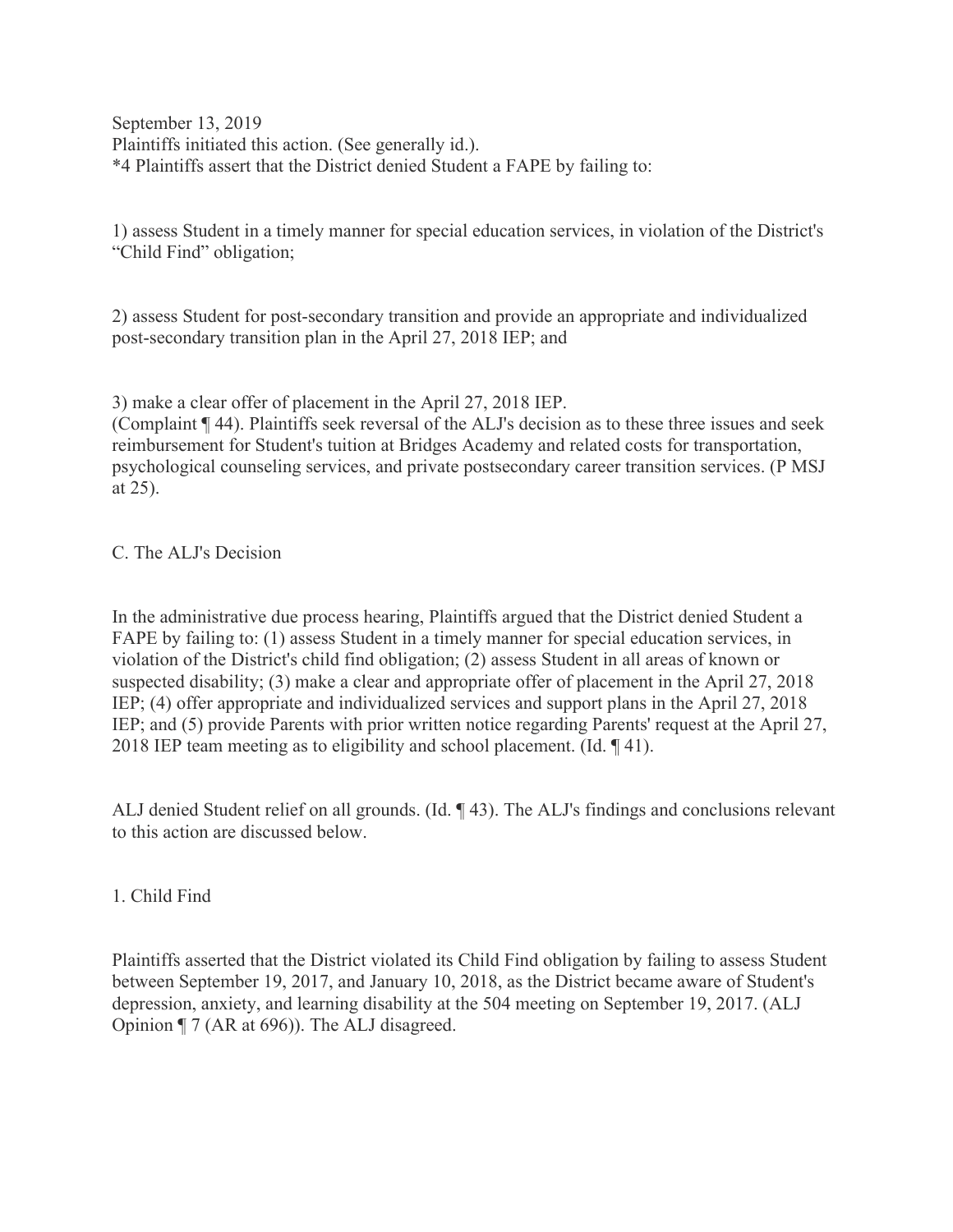The ALJ determined that the District's child find obligation was not triggered until January 10, 2018, when the District was informed of Student's January 1, 2018 suicide attempt. (Id. ¶¶ 13, 19 (AR at 697)). The ALJ reasoned that, as of the 504 meeting on September 19, 2017, Student had "excellent grades and attendance" and thus the District "had no reason to suspect at that time that Student had a disability that required special education and related services so that Student could access the curriculum." (Id. ¶ 13 (AR at 697)). In support, the ALJ referenced the testimony of Student's math teacher, who "did not consider Student to be a candidate for a 504 Plan" because of Student's exemplary performance. (Id. ¶ 13 (AR at 697)).

\*5 Although the ALJ expressly noted that Student's school attendance "began to deteriorate" around the time of the 504 meeting, the ALJ determined that Student's absences and tardiness had not triggered the District's Child Find obligation because: (1) Parents did not discuss Student's declining emotional status and mental state with anyone at the District; and (2) Student continued to receive As, Bs, and Cs and "performed well" when she did attend school. (Id. ¶¶ 15, 16 (AR at 698)).

The ALJ concluded that because Student had demonstrated that she could function well under a 504 plan, the District was entitled to wait for a reasonable amount of time after implementing the 504 accommodations to see whether they were sufficient to meet Student's needs. (Id. ¶ 17 (AR at 698)). In support, the ALJ cited California Education Code section 56303, which provides that a student "shall be referred for special educational instruction and services only after the resources of the regular education program have been considered and, where appropriate, utilized." (Id. ¶ 12 (AR at 697)) (citing Ed. Code § 56303).

2. Post-secondary transition assessment and plan

Plaintiffs argued that the District committed a procedural violation of the IDEA by failing to assess Student for transitional services, since she was 16 years old when the District developed its assessment plan on January 10, 2018. (ALJ Opinion ¶ 63 (AR at 708)). Plaintiffs also argued that the transition plan in the April 27, 2018 IEP was vague, insufficient, and not individualized to Student and her unique needs. (Id. ¶ 64 (AR at 708)).

The ALJ agreed with Plaintiffs that the District did not conduct an age appropriate transition assessment of Student, either formally or informally. (Id. ¶ 68 (AR at 709)). However, the ALJ concluded that this procedural violation was harmless because the content of the individual transition plan included in Student's April 27, 2018 IEP was "appropriate." (Id. ¶¶ 69, 75 (AR at 709)) (citing M.M. v. New York City Dept. of Education, 655 Fed. App'x 868 (2d Cir. 2016)). The ALJ noted that the transition plan: (1) referenced Student's desire to be an actress; (2) stated specific parameters and goals, including requiring Student to research three careers, write two essays, and share one essay; and (3) offered group career awareness services for sixty minutes per year, and individual vocational assessment, counseling, guidance, and career assessment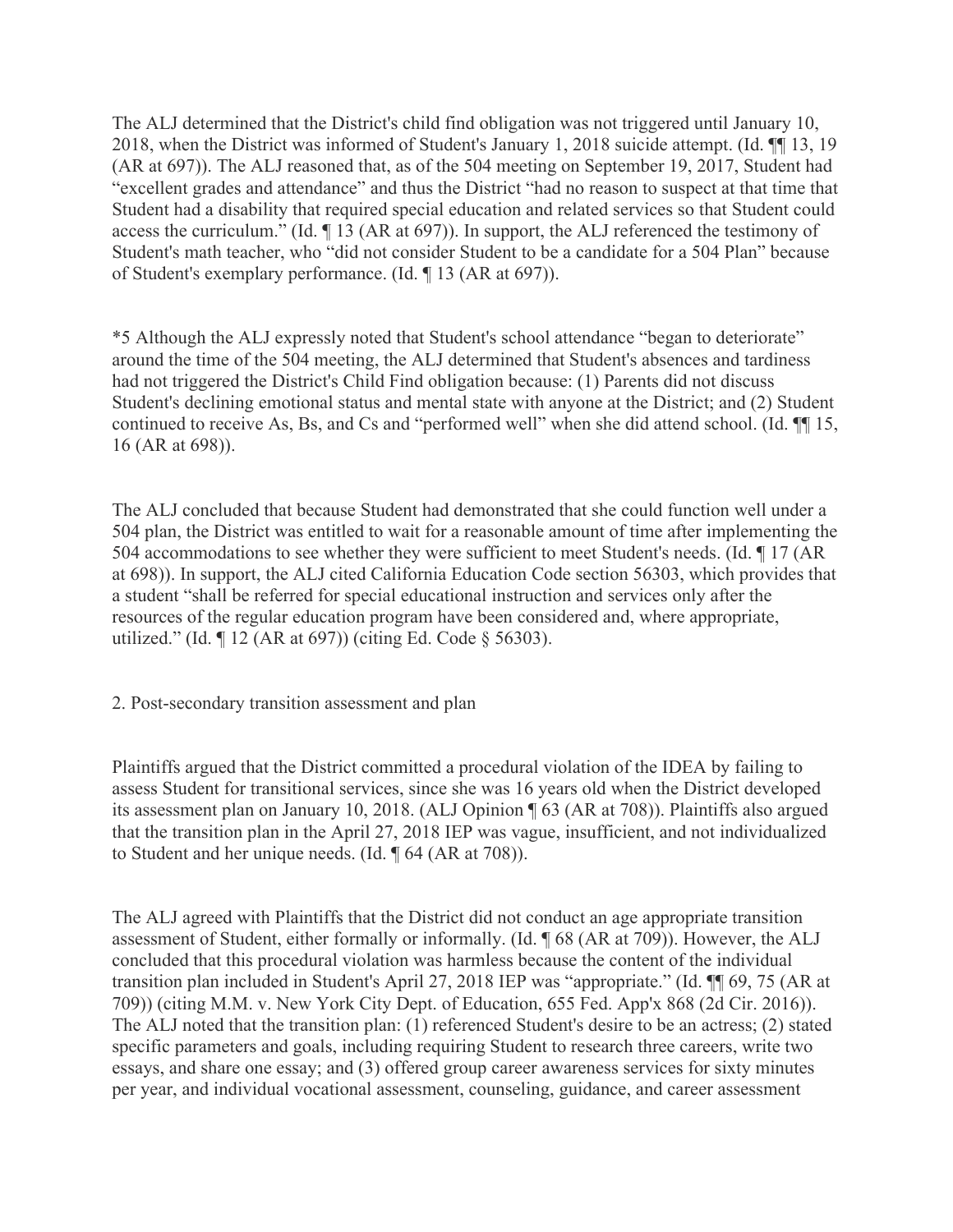services for sixty minutes per year. (Id. ¶ 71 (AR at 710)). The ALJ determined that this transition plan was appropriate and sufficiently individualized for Student because it encouraged her to explore a range of careers and interests, rather than limiting her focus to the "ambitious" goal of acting. (Id. ¶ 72 (AR at 710)).

Additionally, the ALJ expressly noted that the plan did not include any goals with respect to independent living. (Id. ¶ 70 (AR at 710)). However, the ALJ dismissed this omission as harmless after concluding that Student did not have deficits in adaptive or living skills, "except during bouts of serious depression or anxiety, when she temporarily neglected her grooming." (Id.).

The ALJ concluded that, taken in its entirety, the IEP was "reasonably calculated" to enable Student to garner educational benefits, and therefore did not deny Student a FAPE. (Id. ¶ 74 (AR at 710)) (citing Lessard v. Wilton-Lyndeborough Coop. School Dist., 518 F.3d 18, 25, 30 (1st Cir. 2008)).

## 3. Offer of school placement

\*6 Plaintiffs argued that the District deprived Parents of the ability to participate meaningfully in the IEP process by failing to offer a specific nonpublic school placement in the April 27, 2018 IEP. (ALJ Opinion ¶ 76 (AR at 711)). The ALJ disagreed, holding that the District was not required to specify a particular school at which services would be rendered. (Id. ¶ 83 (AR at 713)) (citing Rachel H. v. Dept. of Ed., State of Hawaii, 868 F.3d 1085 (9th Cir. 2017)).

The ALJ further determined that, although Parents decided to keep Student at Bridges, Parents meaningfully participated in the IEP discussion of the nonpublic schools and knew which specific nonpublic schools the District suggested. (Id. ¶ 84 (AR at 713)) (stating that "no evidence" supported a finding that "Parents were materially confused" as to the discussion of placement, as Mother's testimony on this issue "was not persuasive"). Accordingly, the ALJ concluded that the District's offer of placement did not deny Student a FAPE. (Id. ¶ 86 (AR at 714)).

## III. DISCUSSION

Plaintiffs contend that the District deprived Student of a FAPE in three ways: (1) by failing to comply with its "Child Find" obligation; (2) by failing to conduct a post-secondary transition assessment and failing to offer appropriate post-secondary transition services in the April 27, 2018 IEP; and (3) by failing to make a specific offer of school placement in the April 27, 2018 IEP. (P MSJ at 7-24).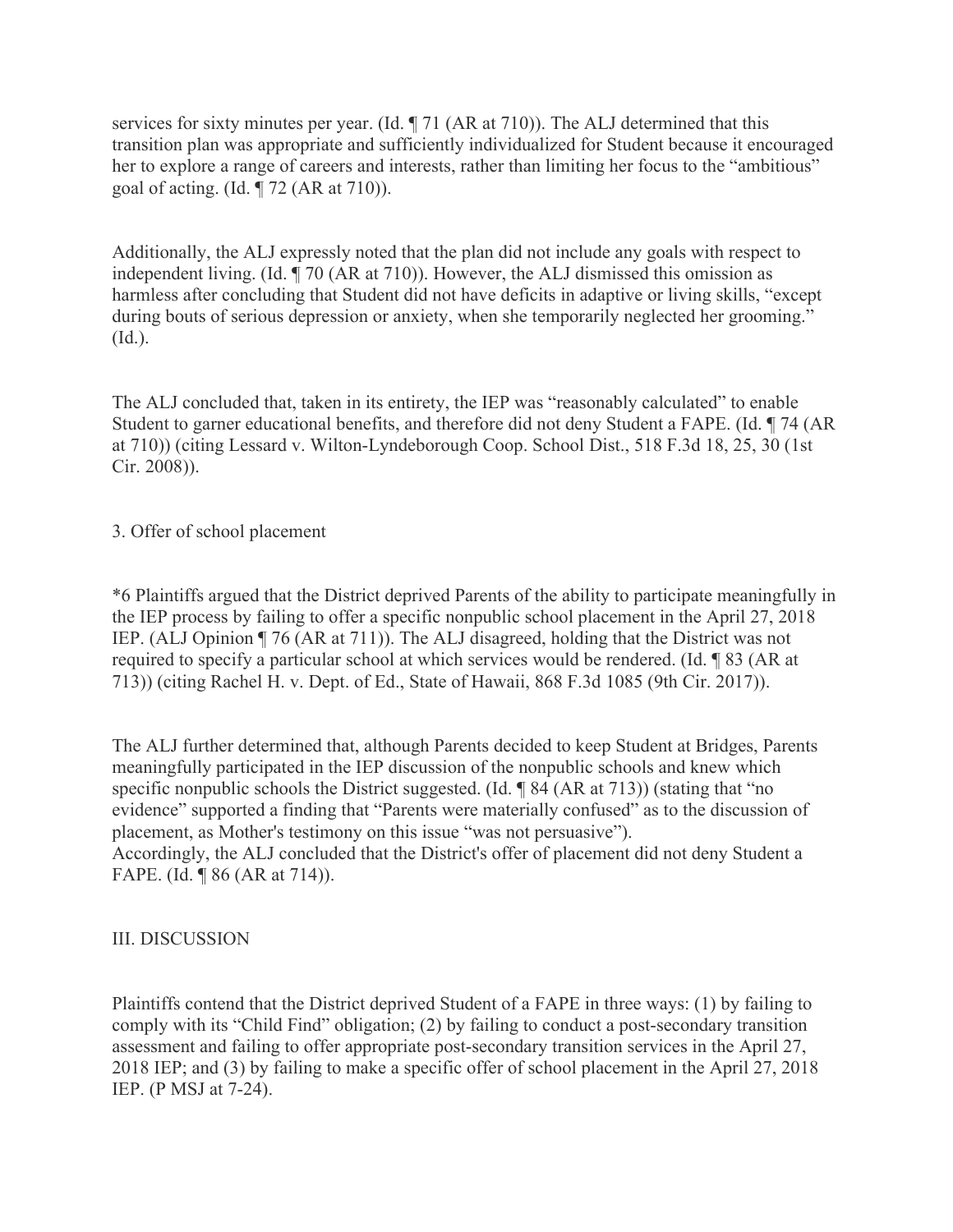### A. Whether the District Violated its Child Find Obligation

Plaintiffs argue that the District violated its child find obligation by failing to assess Student for special education services between September 19, 2017, and January 10, 2018. (P MSJ at 7-14). The District contends that it was not on notice of facts indicating that Student was suffering from a disability until January 10, 2018, after learning of her suicide attempt. (D MSJ at 12-17).

"States [ ] have a 'child-find' obligation under the IDEA to identify, locate, and evaluate all children who may require special education and related services." McIntyre v. Eugene Sch. Dist. 4J, 976 F.3d 902, 910 (9th Cir. 2020) (citing 20 U.S.C. §§ 1412(a)(3), (7), 1414(a)-(c); see also Timothy O. v. Paso Robles Unified Sch. Dist., 822 F.3d 1105, 1110 (9th Cir. 2016)). The obligation toward a specific child is triggered when there is knowledge of, or reason to suspect a disability. Dep't of Educ., State of Hawaii v. Cari Rae S., 158 F. Supp. 2d 1190, 1195 (D. Haw. 2001). The threshold for suspecting that a child has a disability is relatively low. Id. at 1195. "[A] disability is 'suspected,' and therefore must be assessed by a school district, when the district has notice that the child has displayed symptoms of that disability." Timothy O., 822 F.3d at 1119. For example, "the informed suspicions of parents, who may have consulted outside experts, trigger the requirement to assess, even if the school district disagrees with the parent's suspicions[.]" Id. at 1120 (quoting Pasatiempo by Pasatiempo v. Aizawa, 103 F.3d 796 (9th Cir. 1996)) (internal alterations omitted).

The ALJ's conclusion that the District was not on notice of Student's disability as of September 19, 2017, does not warrant "due weight," as it exhibits a lack of "sensitivity to the complexity of the issues presented." See Ojai, 4 F.3d at 1476.

During the 504 meeting on September 19, 2017, the District acquired actual knowledge that Student had displayed symptoms of an emotional disturbance disability. Two psychologists retained by Parents shared with the District that they had diagnosed Student with a social anxiety disorder and depression, which were trigged by stress due to pressure from school and would result in Student's school avoidance and inability to manage and engage in schoolwork. (See AR at 334). The District's 504 Report expressly acknowledged that Student "ha[s] a potentially limiting mental or physical disability" that "substantially limit[s] a major life activity." (Id.).

\*7 The District was not entitled to ignore plain evidence of Student's disability merely because Student had good grades and attendance during the first month of school, as the requirement to assess is triggered "when the district has notice that the child has displayed symptoms of that disability." See Timothy O., 822 F.3d at 1119 (emphasis added). Although Student was not presently suffering from an acute anxious or depressive episode resulting in school refusal, the District nevertheless had notice that Student had suffered and would in the future suffer from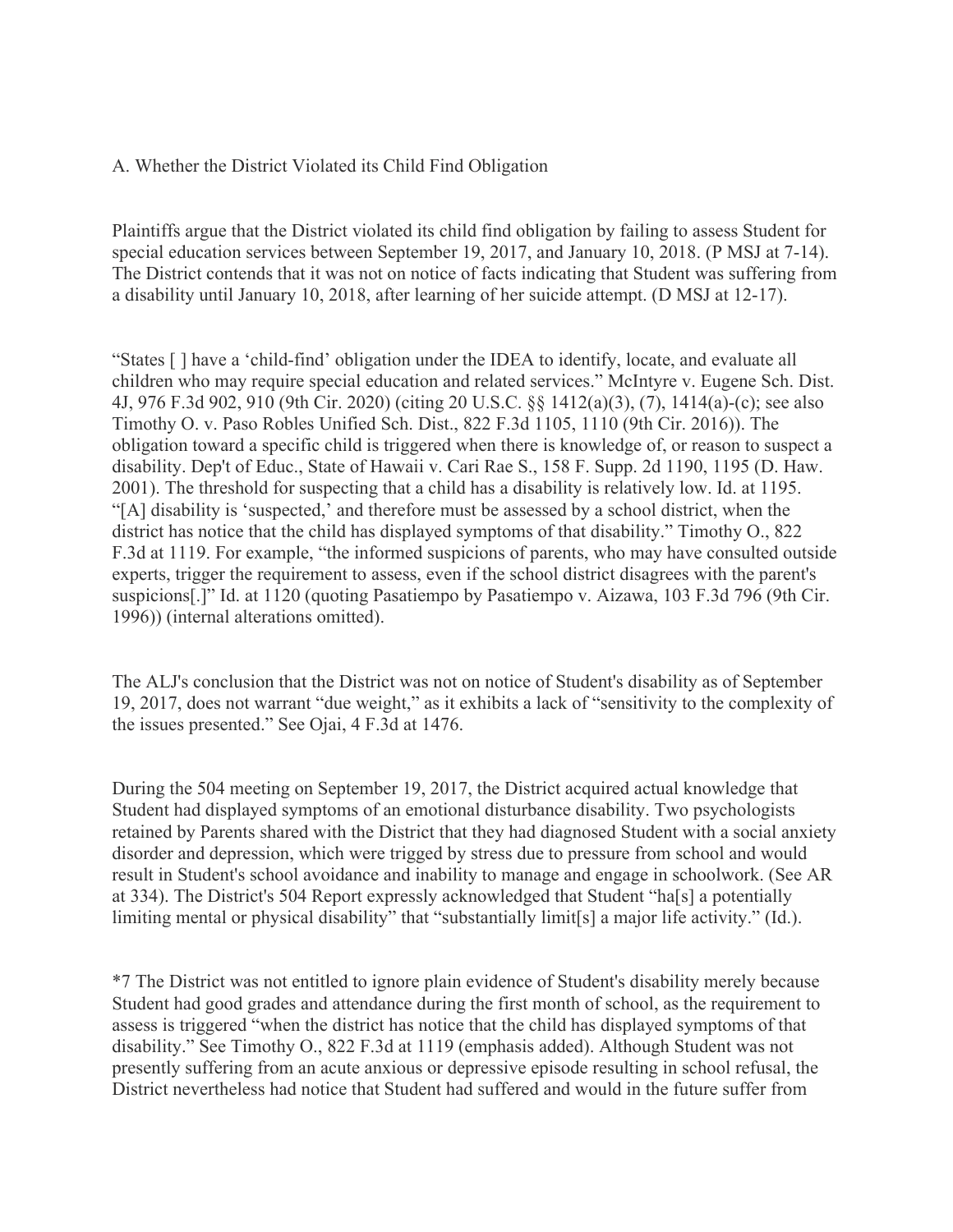such episodes while under increased stress and anxiety due to overwhelming workload or pressure in school. (See AR at 334). Nor was the District relieved of its duty to assess Student merely because Student's math teacher did not believe that Student was eligible for disability accommodations. See Timothy O., 822 F.3d at 1119 ("School districts cannot circumvent [their] responsibility [to assess a child with a suspected disability] by way of informal observations, nor can the subjective opinion of a staff member dispel such reported suspicion.").

Additionally, given Student's unique profile, it was improper for the ALJ to conclude that because of Student's exemplary grades during the one-month period between the start of the school year and the September 19, 2017 meeting, the District "had no reason to assess Student for special education." (See ALJ Opinion ¶ 14 (AR at 697)). Rather, "the fact that [Student] was able to achieve academically should have been measured in light of h[er] considerable intellectual potential." G.D. ex rel. G.D. v. Wissahickon Sch. Dist., 832 F. Supp. 2d 455, 466 (E.D. Pa. 2011) (holding that district failed to look beyond student's cognitive potential or academic progress in evaluating student's symptoms of a disability) (citation and internal quotation marks omitted).

During the September 19, 2017 meeting, the District was informed of Student's twiceexceptionality, meaning that she was highly intelligent and excelled in school despite also suffering from learning and emotional disabilities. (AR at 802). Student's grades as of that date demonstrated only that Student was not presently under conditions triggering her disability, not that her disability did not exist. It should not have been surprising that Student's grades were excellent given Student's intellectual capabilities and the fact that it was still the beginning of the school year, before Student faced the anxiety and stress of midterms and final exams. Accordingly, the ALJ "erred in relying on [Student's] overall academic achievements without assessing the relevance of such achievements to her [potential disability]." Doe, 832 F.3d at 81 (reversing and remanding district court's decision affirming student's ineligibility for special education because of her strong academic performance); see also Indep. Sch. Dist. No. 283 v. E.M.D.H., 960 F.3d 1073, 1083 (8th Cir. 2020) (rejecting district's argument that student is "simply too intellectually gifted to qualify for special education" and holding that "the District's child-find obligation was not suspended because of [Student's] innate intelligence").

At the hearing, the District argued that this conclusion would improperly prohibit schools from relying upon students' success in school and force schools to perform potentially unnecessary assessments. The District's slippery slope argument is unpersuasive. This Order does not stand for the proposition that schools must ignore or can never rely upon a Student's success in school when evaluating whether their Child Find obligation is triggered. Rather, schools must view a child's academic performance in the context of other information they know about the child. See Doe v. Cape Elizabeth Sch. Dist., 832 F.3d 69, 81 (1st Cir. 2016) (stating that in the eligibility context, "a disability must be determined 'on a case-by-case basis, depending on the unique needs of a particular child and not based only on discrepancies in age or grade performance in academic subject areas' ") (quoting Letter from Alexa Posny, Director of the Office of Special Education Programs, U.S. Department of Education, to Catherine D. Clarke, Director of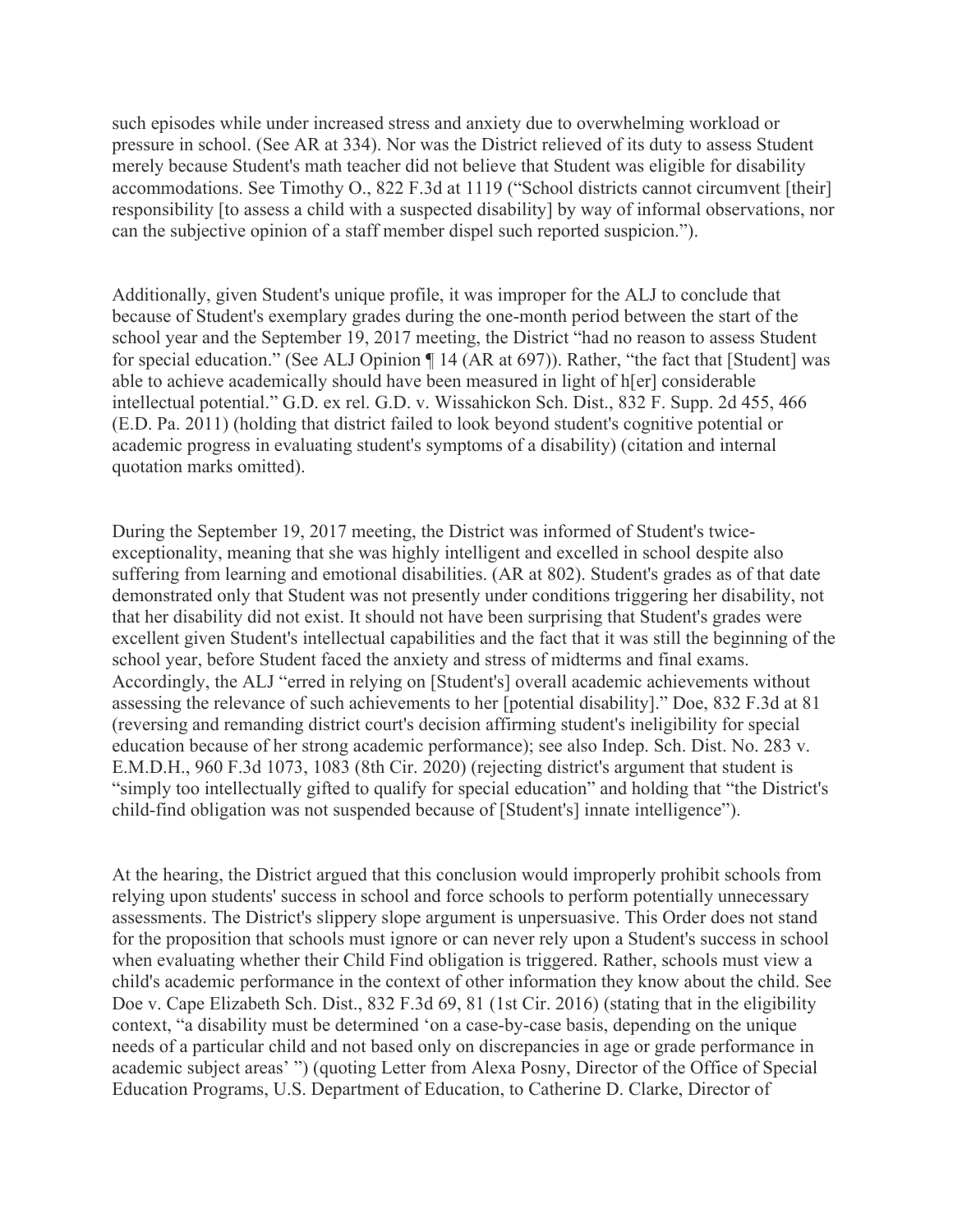Education and Regulatory Advocacy, American Speech and Hearing Association, U.S. Dep't of Educ. (Mar. 8, 2007)). As noted above, the District was on notice that when Student was not experiencing academic stress, a key trigger of her emotional disability, Student was intellectually gifted and performed well academically. Her one-month-long record of good grades and attendance should have been assessed in this specific context.

\*8 At the hearing, the District argued that school districts are not mental health providers and have no obligation to assess students who are having problems at home that do not manifest at school. This argument mischaracterizes the information shared with the District at the 504 meeting, which made clear that Student's disability was not limited to causing "problems at home," but — as recently as the previous school year — had a severe and profound impact on Student's ability to attend school. Moreover, this argument ignores that school districts have an obligation to educate " 'a wide spectrum of handicapped children,' including those whose handicap is not cognitive<sup>[1]</sup> but emotional or psychological.

E.M.D.H., 960 F.3d at 1082 (holding that district breached its Child Find obligation where it knew student was suffering from mental health issues that impacted her ability to attend school but did not assess student for special education because she had above-average intellectual ability) (quoting Rowley, 458 U.S. at 202); see also Indep. Sch. Dist. No. 284 v. A.C., by & through her Parent, C.C., 258 F.3d 769, 777-78 (8th Cir. 2001) (holding that student was entitled to special education benefits due to her psychological and emotional problems even though she "ha[d] no learning disability" and "tests reveal[ed] her to be a shrewd problem solver)). Keeping Student's stress and anxiety levels low was key to ensuring that Student could continue to attend school and perform well academically; the District should have referred Student for an evaluation to determine the best way to go about meeting Student's specific needs in accordance with her disability.

Additionally, even if the District's obligation were not triggered at the 504 meeting, it was undoubtedly triggered shortly thereafter once Student began to miss school with alarming frequency. At the hearing, the District argued that although the District sent Parents notice of Student's frequent truancy and tardiness, the Child Find obligation was not triggered because Parents never informed the District that Student's disability was the cause of her absences. The District characterized the situation thusly: "Parents bear some responsibility to cooperate with a district."

Accepting this contention would impermissibly shift the Child Find obligation from schools to parents. See Krawietz by Parker v. Galveston Indep. Sch. Dist., 900 F.3d 673, 677 (5th Cir. 2018) (rejecting district's attempt to blame student's family for delayed assessment, explaining that "the IDEA imposes the Child Find obligation upon school districts, not the parents of disabled students"). Here, the District knew that Student suffered from emotional disabilities which would result in school refusal when triggered and knew that her absences and tardiness increased rapidly and significantly. "There cannot have been a burden on [Student] or h[er] parents to come forward, at that time, with evidence the [disability] was the cause of [her] problems; that would be placing the burden on [Student] and h[er] family for identifying h[er] as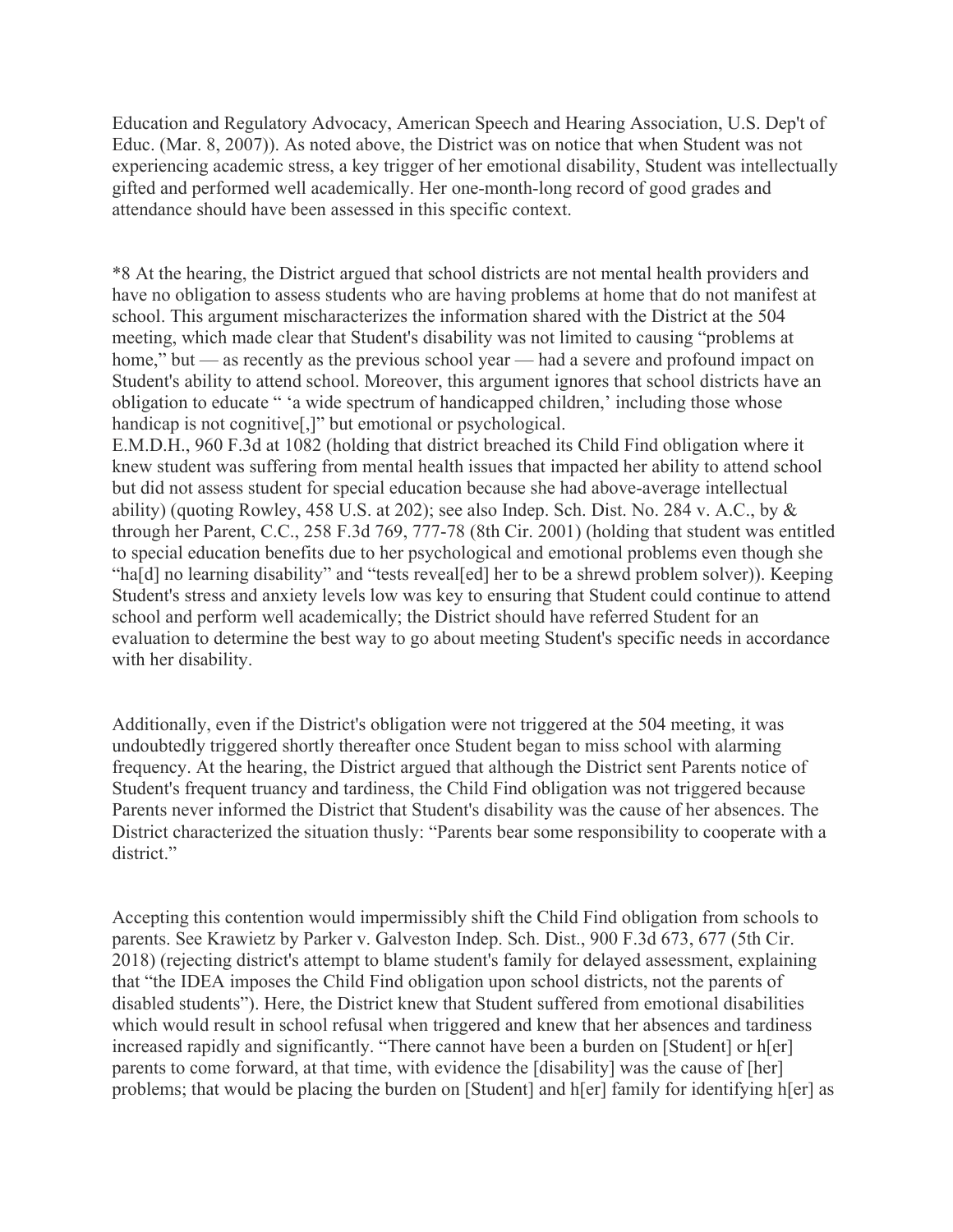a student with a disability, precisely what the Child Find duty forbids." Culley v. Cumberland Valley Sch. Dist., 758 F. App'x 301, 306 (3d Cir. 2018) (holding that district violated its Child Find obligations where it knew of student's disability but did not investigate student's needs under the IDEA).

The ALJ also erred by concluding that the District was entitled under the IDEA to wait for a reasonable period of time after implementing the 504 Plan to see whether it worked. (See ALJ Opinion ¶ 17 (AR at 698)). In support of this conclusion, the ALJ cited California Education Code section 56303, which provides that a student "shall be referred for special educational instruction and services only after the resources of the regular education program have been considered and, where appropriate, utilized." (See ALJ Opinion ¶ 12 (AR at 697)). The Court agrees with Plaintiffs that the plain language of section 56303's text suggests that it does not govern assessments. (See P MSJ at 14). But even if it did, California law could not override an express requirement of the IDEA. See Hacienda La Puente Unified Sch. Dist. of Los Angeles v. Honig, 976 F.2d 487, 495 (9th Cir. 1992) ("[o]nce California chose to participate under the IDEA, the state became obligated 'to establish and maintain procedures in accordance with [the IDEA]' "). Accordingly, the fact that the District provided Student with 504 accommodations did not obviate the need for any special education assessment. Simmons v. Pittsburg Unified Sch. Dist., No. 4:13-CV-04446-KAW, 2014 WL 2738214, at \*9 (N.D. Cal. June 11, 2014) (citing Yankton Sch. Dist. v. Schramm, 93 F.3d 1369, 1376 (8th Cir. 1996) ("Although an individual who is eligible for services under IDEA may also qualify for assistance under the Rehabilitation Act of 1973 ... the school district is not free to choose which statute it prefers[.]"); Moser v. Bret Harte Union High Sch. Dist., 366 F. Supp. 2d 944, 971 (E.D. Cal. 2005) ("A school has no leeway to substitute a 504 Plan for required IEP/IDEA services."). At the hearing, District agreed that 504 accommodations could not supplant a school's obligations under the IDEA.

\*9 Because the District did not take steps to assess Student for special education services until January 10, 2018, despite being on notice of Student's disability as of September 19, 2017, Plaintiffs have necessarily shown that Student was deprived of a FAPE during this time period. See Timothy O., 822 F.3d at 1126 ("Because the school district failed to conduct the statutorily mandated assessment of 'all areas of suspected disability' it necessarily deprived [Student] of a free appropriate public education.").

Accordingly, Plaintiff's Motion is GRANTED and Defendant's Motion is DENIED with respect to the District's Child Find obligation.

B. Whether the District Failed to Assess and Offer Appropriate Post-Secondary Transition **Services** 

Plaintiffs argue that the ALJ correctly found that the District failed to conduct an age-appropriate transition assessment, but incorrectly concluded that this failure was a harmless procedural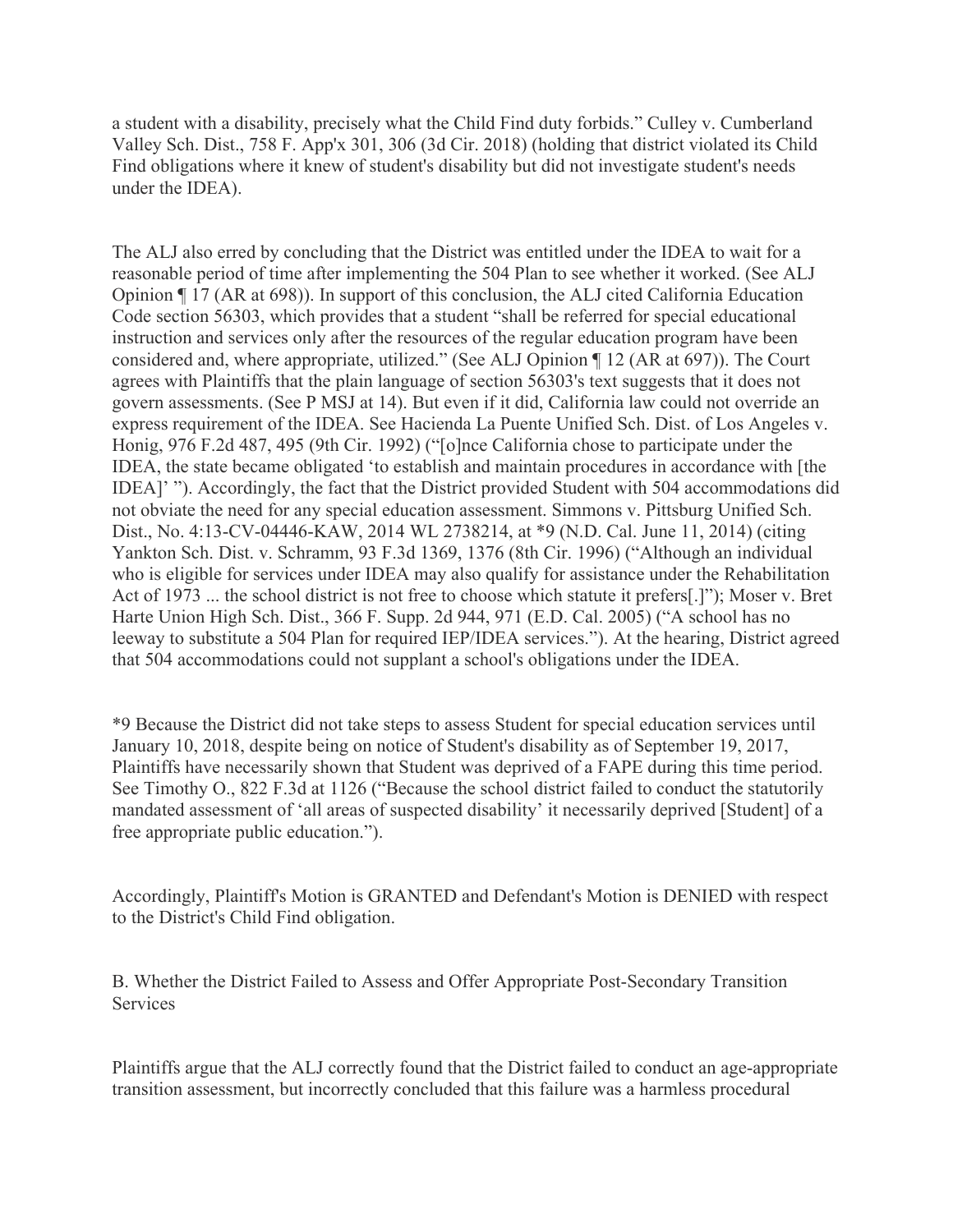violation not resulting in denial of a FAPE. (P MSJ at 15). Specifically, Plaintiffs contend that a failure to conduct a transition assessment necessarily results in educational harm because it denies participation in the IEP process. (Id. at 16) (citing Carrie I. ex rel. Greg I. v. Dep't of Educ., Hawaii, 869 F. Supp. 2d 1225, 1247 (D. Haw. 2012)). The District disputes that a procedural violation occurred because it presented evidence showing the District informally assessed Student, but asserts that even if a procedural error did occur, the ALJ correctly determined that there was no showing of educational harm because the IEP included goals directed at Student's desire to be an actress. (P MSJ Opp. at 16-17).

The IDEA and California law require that by the time a child with a disability reaches the age of sixteen, the school must have an IEP in effect that includes "appropriate measurable postsecondary goals based upon age appropriate transition assessments related to training, education, employment, and where appropriate, independent living skills." 20 U.S.C. § 1414(d)(1)(A)(i)(VIII)(aa); 34 C.F.R. § 300.320(b)(1); Cal. Educ. Code § 56345(a)(8). The IEP must provide transition services "needed to assist the child in reaching those goals." 20 U.S.C. § 1414(d)(1)(A)(i)(VIII)(bb); 34 C.F.R. § 300.320(b)(2); Cal. Educ. Code § 56345(a)(8).

Transition services must be designed to be within a results-oriented process, that is focused on improving the academic and functional achievement of the child with a disability to facilitate the child's movement from school to post-school activities, including postsecondary education, vocational education, integrated employment (including supported employment), continuing and adult education, adult services, independent living, or community participation [and] [i]s based on the individual child's needs, taking into account the child's strengths, preferences, and interests[.]

34 C.F.R. § 300.43(a)(1)-(2).

It is undisputed that the District did not formally assess Student for transitional services. (Id. at 15-16). However, the District asserts that it conducted an informal assessment of Student, which suffices to satisfy its legal obligations. (Id.). This contention is belied by the ALJ's finding that the District presented no evidence to show that an informal assessment ever actually occurred. (See ALJ Opinion ¶ 68 (AR at 709)). The Court is unpersuaded by the District's attempt to challenge this finding. The evidence cited by the District — that Student had an in-class conversation with a teacher about her interest in television and film — falls far short of conducting even the most informal assessment "related to training, education, employment, and where appropriate, independent living skills," as required by the IDEA and California law. The Court therefore adopts the ALJ's factual finding that the District committed a procedural violation of the IDEA by failing to assess Student for transitional services.

\*10 The ALJ concluded that this procedural violation was harmless because the content of the individual transition plan included in Student's April 27, 2018 IEP was appropriate. (See ALJ Opinion ¶¶ 69, 75 (AR at 709)) (citing M.M. v. New York City Dept. of Education, 655 Fed. App'x 868 (2d Cir. 2016))).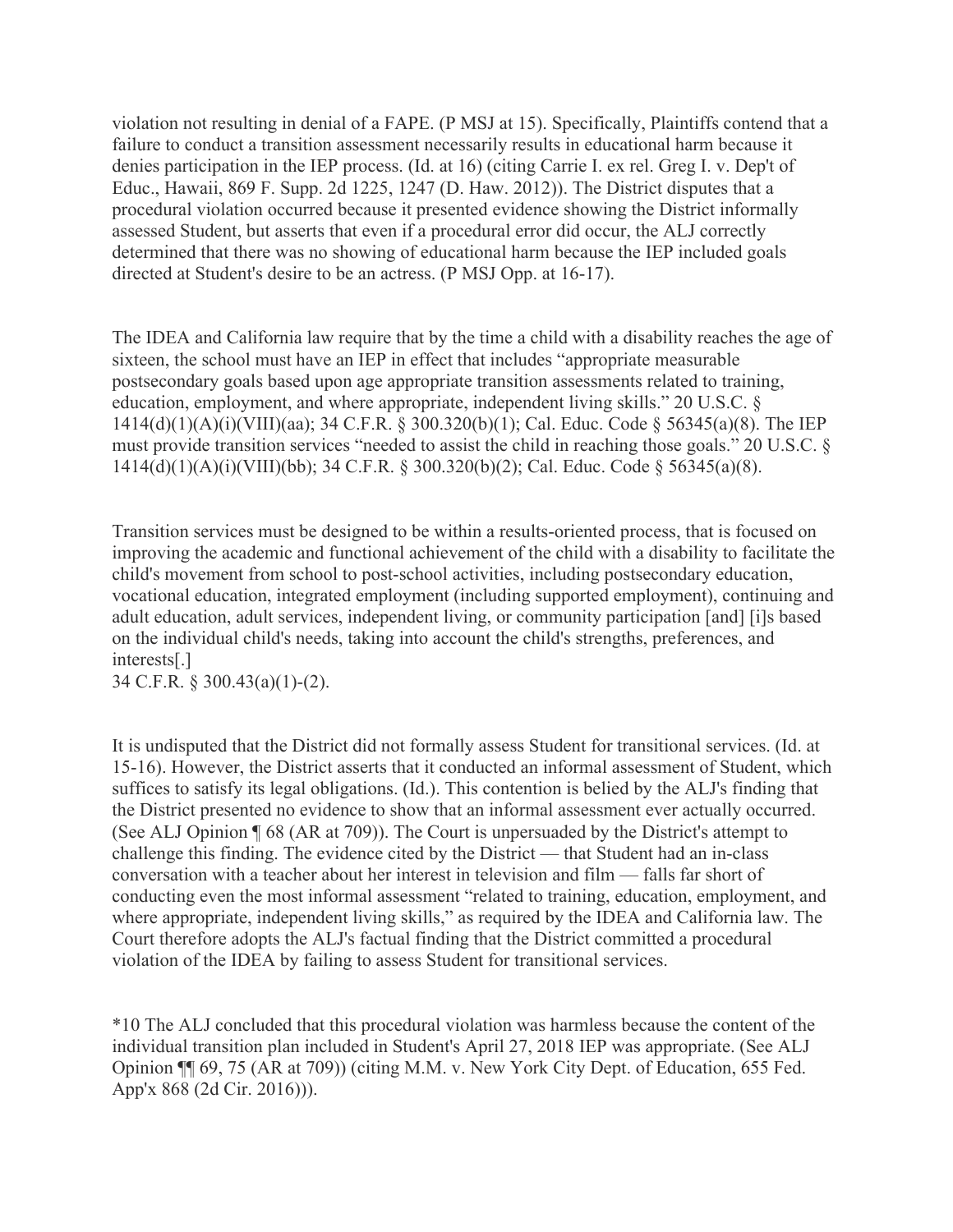The ALJ applied the wrong standard.

Procedural violations of the IDEA are not harmless where "they seriously impair the parents' opportunity to participate in the IEP formulation process, result in the loss of educational opportunity for the child, or cause a deprivation of the child's educational benefits." Timothy O., 822 F.3d at 1124. "A procedural fault rises to a denial of FAPE when a school fails to conduct proper assessments and then provides inadequate services." Carrie I., 869 F. Supp. 2d at 1247 (holding that district denied student a FAPE where it failed to conduct assessment for transition services, which constitutes both a lost educational opportunity and a denial of an opportunity to participate in the transition plan) (citing Dracut Sch. Comm. v. Bureau of Special Educ. Appeals of the Massachusetts Dep't of Elementary & Secondary Educ., 737 F. Supp. 2d 35, 50 (D. Mass. 2010) (citing N.B. v. Hellgate Elementary Sch. Dist., 541 F.3d 1202, 1210 (9th Cir. 2008))) (internal alterations omitted).

The Court agrees with Plaintiffs that the District's violation was not harmless because it resulted in the loss of educational opportunity. As the ALJ expressly noted, the plan did not include any goals with respect to independent living. (See ALJ Opinion ¶ 70 (AR at 710)). The ALJ dismissed this omission as harmless after concluding that Student did not have deficits in adaptive or living skills, "except during bouts of serious depression or anxiety, when she temporarily neglected her grooming." (Id.). This conclusion deserves no deference because it demonstrates a patent failure to carefully and impartially consider of all the evidence. See Ojai, 4 F.3d at 1476.

For example, Dr. Leach recounted the details of a depressive episode which Student had suffered the previous year in ninth grade:

I believe at that point [Student] was in bed for about three weeks. She wasn't eating. She was nude most of the time. There was, at one point, where she had menstruated and hadn't used anything and bled on her sheets and laid there for several days at a time. She was so depressed that she wasn't even taking care of any activities of daily living.

(AR at 1084). Student's inability to care for herself during depressive episodes had been substantially more debilitating than the occasional and temporary "neglect of grooming" that the ALJ identified.

The District's failure to assess Student for transition services related to these deficits resulted in the loss of opportunity to be considered for benefits to which she may have been entitled. See Timothy O., 822 F.3d at 1124 ("to succeed on a claim that a child was denied a free appropriate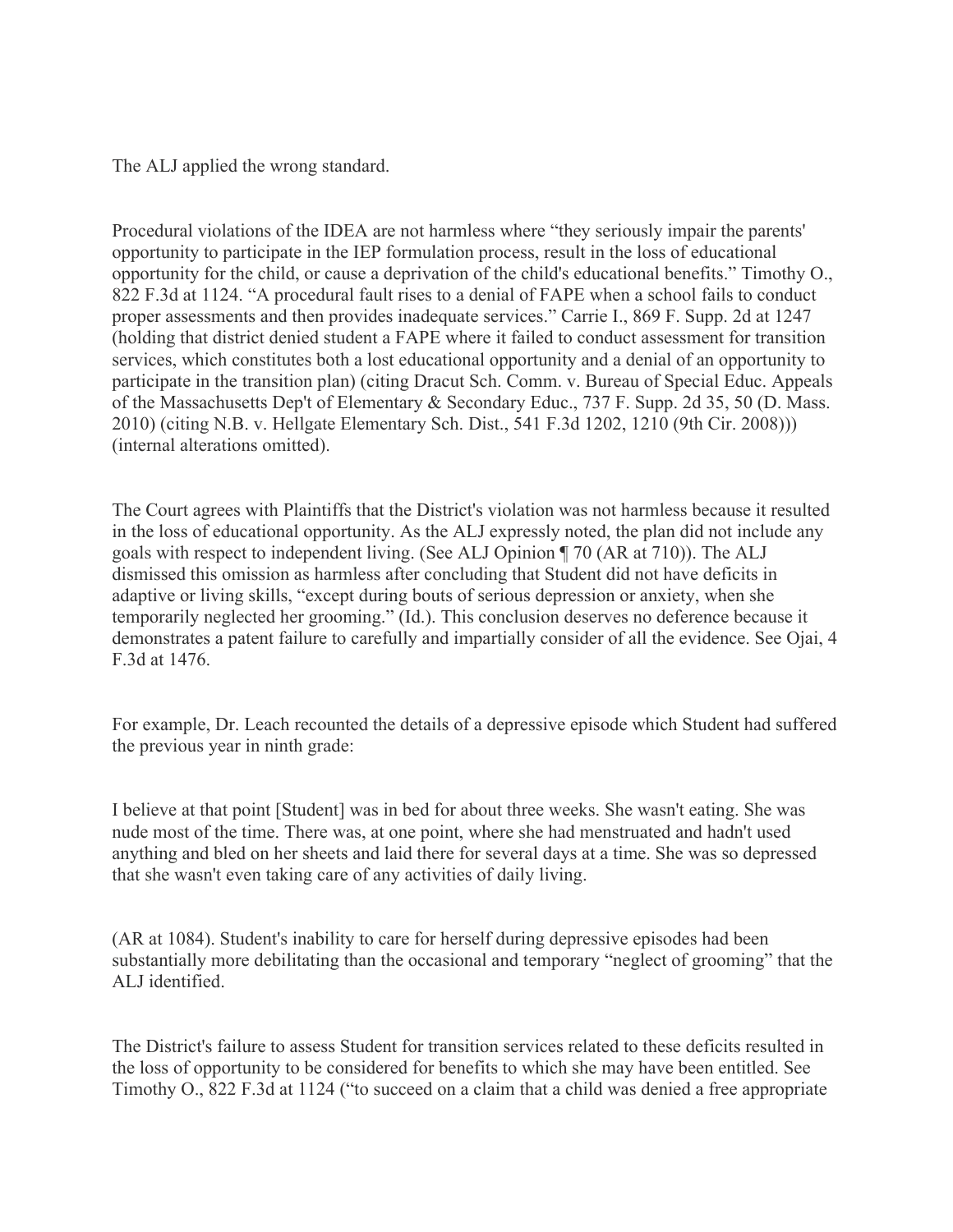public education because of a procedural error, the individual need not definitively show that his educational placement would have been different without the error") (citation omitted). At the hearing, the District highlighted the difficulty in fashioning a remedy for the loss, but did not dispute that Student lost the opportunity to be considered for benefits geared toward individual living skills.

\*11 Accordingly, Plaintiffs' Motion is GRANTED and Defendant's Motion is DENIED with respect to the District's failure to assess Student for transition services.

C. Whether the District Failed to Make a Proper Offer of Placement

With respect to the District's offer of placement, Plaintiffs do not contend that the two specific schools discussed, Hillside and STEM-3, were inappropriate placements or incapable of addressing Student's unique needs. Rather, Plaintiffs argue that the District precluded their meaningful participation in and informed consent to the IEP by offering two distinct school placements. (P MSJ at 20-24). Plaintiffs assert that the District was required to take the final step to identify a formal, specific placement. (Id. at 20) (citing Union Sch. Dist. v. Smith 15 F.3d 1519, 1526 (9th Cir. 1994)). The District responds that Plaintiffs have misstated the law, as "the IDEA does not procedurally require every IEP to identify the anticipated school where special education services will be delivered." (P MSJ Opp. at 18) (quoting Rachel H. v. Dep't of Educ. Hawaii, 868 F.3d 1085, 1093 (9th Cir. 2017)).

The District is correct that "an educational agency does not commit a per se violation of the IDEA by not specifying the anticipated school where special education services will be delivered within a child's IEP." Rachel H., 868 F.3d at 1093. Plaintiffs are also correct that the failure to identify a particular school can result in a violation of the IDEA in certain circumstances. Id.

Assuming without deciding that the District committed a procedural violation, Plaintiffs' claim fails because any such violation was harmless. Parents were not deprived of the opportunity to participate meaningfully in the placement process.

In support of their claim, Plaintiffs rely on cases that are distinguishable in critical respects. (See P MSJ at 20-24). This was not a situation in which Parents were "left to fend for themselves to determine whether any private day school in their area — including the five [the district] applied to — would be a satisfactory fit." A.K. ex rel. J.K. v. Alexandria City Sch. Bd., 484 F.3d 672, 681 (4th Cir. 2007). Rather, as the ALJ found, the District identified two specific options it believed could accommodate Student's needs, discussed these options at the IEP Meeting, and helped facilitate a tour of these options so that Parents could learn more about their specific programs and offerings. (AR at 605-606, 1366); (ALJ Opinion ¶ 84 (AR at 713)). In addition, the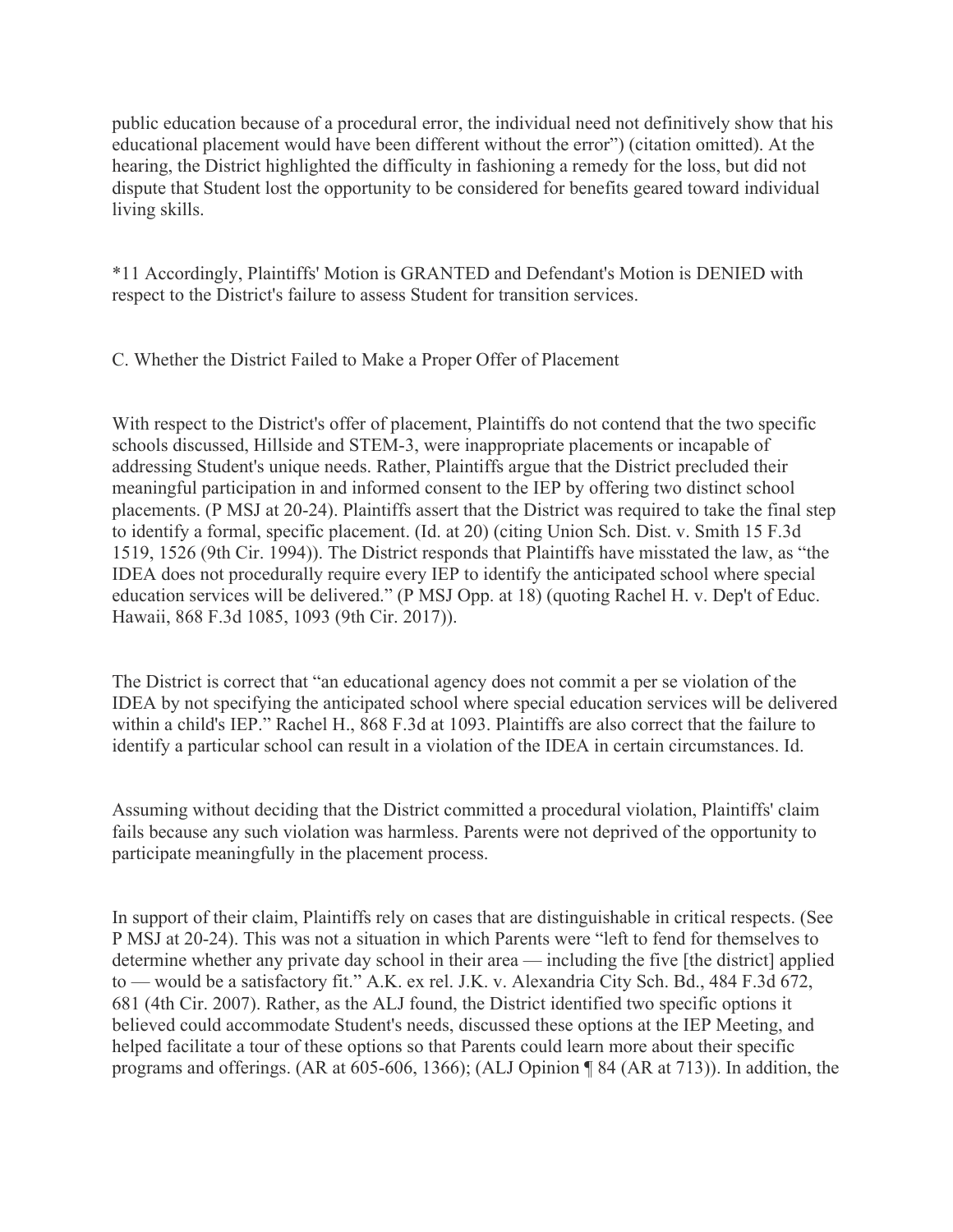District NPS coordinator shared information about these two schools with Parents at the IEP Meeting. (AR at 1368-1376, 1396, 1403).

It was not the situation here that the placement offer failed to identify any specific option or was so unclear that it prevented Parents from being able to determine whether the placement would be a satisfactory fit for Student. See Rachel H., 868 F.3d at 1092 (explaining that the failure to provide the name of a specific placement can result in denial of a FAPE where, in the absence of this information, parents are unable "to evaluate whether a proposed IEP satisfies the IDEA because of a particular special education need caused by a child's disability"); Glendale Unified Sch. Dist. v. Almasi, 122 F. Supp. 2d 1093, 1108 (C.D. Cal. 2000) (holding that the district's offer of multiple placement options resulted in a denial of a FAPE because it "failed to articulate a clear, coherent offer which [the parent] reasonably could evaluate and decide whether to accept or appeal"). At the hearing, Plaintiffs argued that schools place an unfair burden on parents where they offer multiple placement options but failed to express in what way specifically the placement offer here denied Parents of the opportunity to participate.

\*12 Instead, the evidence supports a finding that Parents understood Student's two placements options and, without difficulty and with the District's support, were able to acquire the necessary information to assess the appropriateness of these options. (See AR at 853-954, 859-860). Although Parents ultimately rejected the IEP after determining that neither Hillside nor STEM-3 was a satisfactory fit for Student's needs, they arrived at that decision after meaningful participation. Indeed, Parents' May 14, 2018 letter to the District expressed dissatisfaction with - not confusion about -- Student's placement options. (AR at 392).

Accordingly, the Court adopts the ALJ's determination that the District did not deprive Student of a FAPE by failing to make one specific offer of placement. The District's Motion is GRANTED and Plaintiffs' Motion is DENIED as to this issue.

D. Relief

District courts have broad discretion to craft relief for violations of the IDEA. Ashland Sch. Dist. v. Parents of Student E.H., 587 F.3d 1175, 1183 (9th Cir. 2009). "[W]here Parents seek reimbursement for private school expenses, they 'are entitled to reimbursement only if a federal court concludes both that the public placement violated IDEA and that the private school placement was proper under the Act.' " Id. (quoting Florence County Sch. Dist. Four v. Carter ex rel. Carter, 510 U.S. 7, 15 (1993)).

As noted above, the District violated the IDEA by failing to take steps to evaluate Student for special education services until January 2018 and by failing to assess Student for post-secondary transition services. The Court also concludes that Bridges was a proper placement under the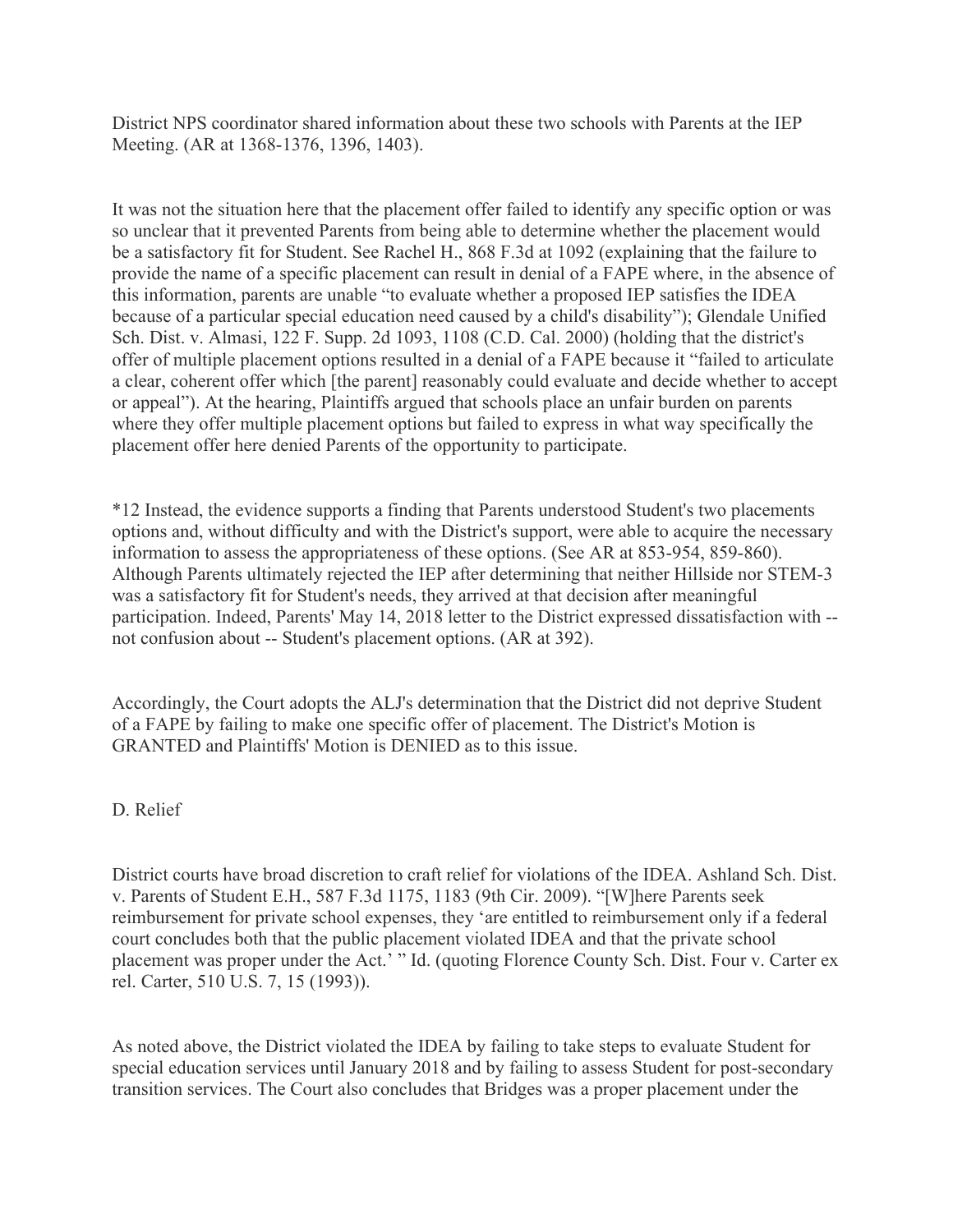IDEA, as it was specifically designed to address the educational and social-emotional needs of twice-exceptional children like Student, who demonstrated significant improvement after her enrollment. (See AR at 397-409; 1009; 1014-15).

At the hearing, Plaintiffs argued that the Court should reimburse Parents for costs spent in placing Student at Bridges, including \$71,579 in tuition costs, \$4,257 in mileage costs, \$18,283 for therapeutic counseling support services, and \$5,785 in transition support services. Plaintiffs neither specified the time period over which Parents incurred these costs nor pointed to evidence documenting and substantiating these costs. The District argued that any reimbursement should be limited to costs incurred before the District made its placement offer on April 28, 2018, as both parties agree that that placement offer was substantively appropriate.

The Court agrees with the District that any remedy must account for the fact that the District made an appropriate placement offer on April 28, 2018, which Parents ultimately chose to reject. However, the Court is not currently in a position to craft an appropriate remedy because Plaintiffs did not lodge a detailed timeline and accounting of the costs Parents incurred by placing Student at Bridges. Accordingly, the Court defers ruling on this issue until it receives the parties' supplemental briefing.

## IV. CONCLUSION

For the reasons stated above, Plaintiffs' Motion is GRANTED and the District's Motion is DENIED as to the Child Find and post-secondary assessment issues. Plaintiff's Motion is DENIED and the District's Motion is GRANTED as to the placement offer issue. The Court defers ruling on the Motions with respect to reimbursement.

Plaintiffs are ORDERED to file a supplemental brief on or before March 1, 2021, advocating for an appropriate reimbursement amount in accordance with this Order's factual findings and legal conclusions. In support of Plaintiffs' requested reimbursement amount, Plaintiffs must lodge a detailed timeline and accounting of the costs that Parents incurred by placing Student at Bridges. If Plaintiffs intend to request attorneys' fees and costs, they must do so in the supplemental brief. The brief should be noticed as a regular motion in accordance with the Local Rules and the Court's standing orders. As a result, the District will have an opportunity to oppose Plaintiffs' requests for reimbursement and attorneys' fees. Failure to file the supplemental brief on or before March 1, 2021, without leave of court will result in the denial of Plaintiff's Motion with respect to reimbursement.

\*13 The Final Pretrial Conference on February 22, 2021, and the Court Trial on March 9, 2021, are VACATED.